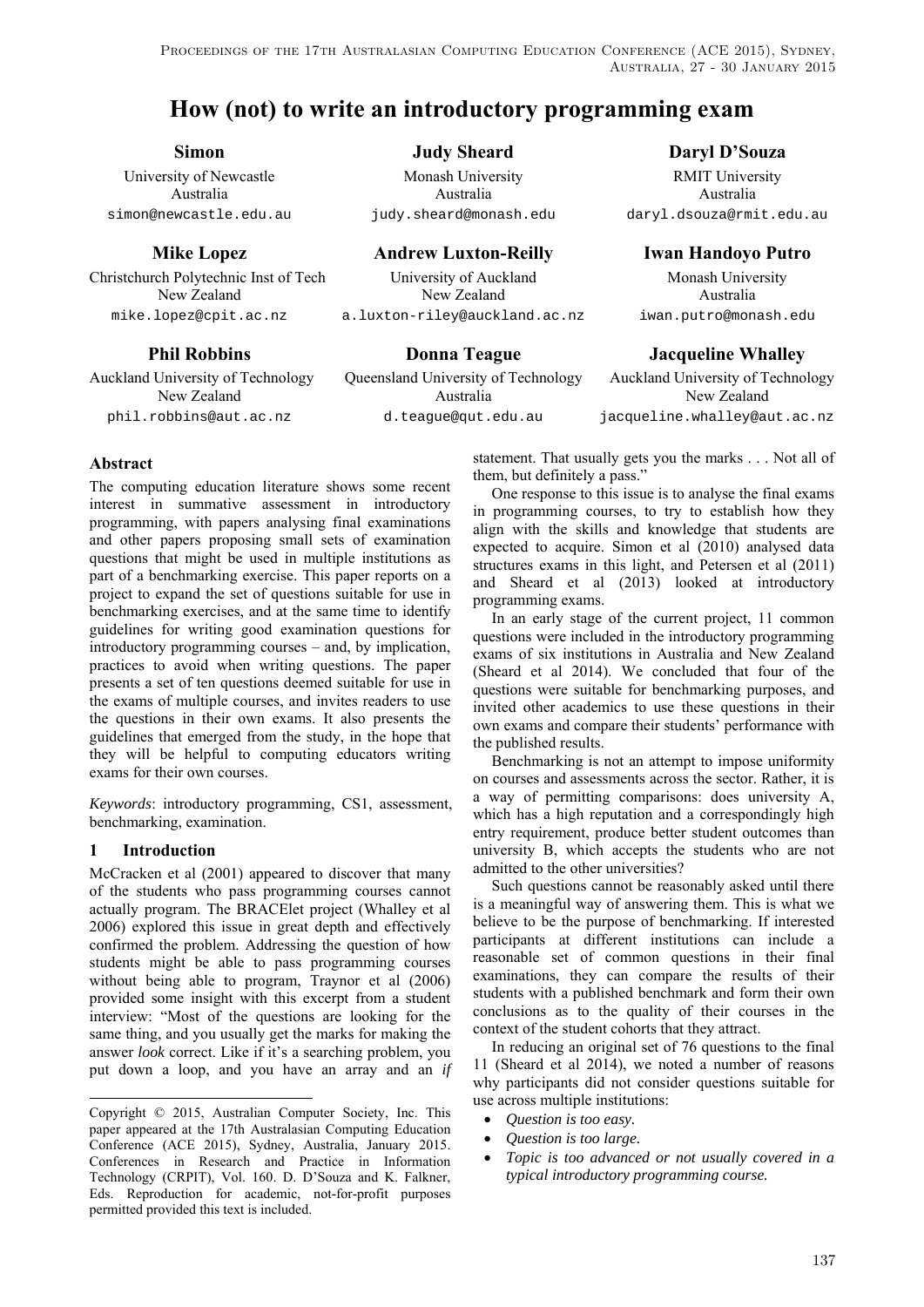- *Student may not be familiar with the style of question.*
- *Style of question is not suitable for an exam situation, e.g. is it reasonable to ask students to identify syntax errors?*
- *Wording of the question is unclear or ambiguous.*
- *Question is idiosyncratic, e.g. referring to the coding style guide of a particular course.*
- *Question involves tricky code, which may obfuscate its purpose.*

In the current phase of the project we set out to further explore these and other reasons, while at the same time expanding the set of questions that can be used for benchmarking. We thus addressed the following questions:

- Can we identify some principles of good question design that others can apply when writing their own questions?
- Can we identify some aspects of poor question design that others can try to avoid when writing their own questions?
- Can we identify examination questions that a group of instructors would all be willing to use in their introductory programming exams?

### **2 Research approach**

The 11 questions from the previous phase of the project were supplemented by a further 20 candidate examination questions, sourced from the literature (principally from publications of the BABELnot project (Lister et al 2012)) and from questions that had been used in exams at the lead authors' institutions. Two additional versions of one question were added, so that the same basic question could be considered in three distinct forms.

The two lead authors conducted a workshop in conjunction with ACE 2014, for academics with current or recent involvement in assessing students in an introductory programming course. The remaining seven authors joined the project by attending the workshop.

The bulk of the workshop consisted of discussion of the 33 questions. For each question, participants rated the likelihood that they would use it in an introductory programming exam, on a scale from 1 (would definitely not use it) to 5 (would definitely use it). At the same time they were asked to give reasons for their choices. Members were at liberty to change their ratings during or after the discussion of each question.

Discussion was lively on many questions, and most members did not complete the rating exercise in the course of the meeting. Members therefore completed the exercise individually in their own time, and submitted their full set of ratings and reasons to the project leaders for analysis.

Analysis began by considering the simple average rating of each question, resulting in a ranking of the 33 questions. This was then supplemented by a qualitative analysis of the members' reasons for their ranking decisions, which resulted in some re-ordering of the list. Finally, questions were selected from the high end of the ranked list, but with consideration to question types and subject matter, so that we did not end up with a substantial number of similar questions.

### **3 Issues for consideration**

In this section we list and discuss issues that arose as we discussed the questions, both at the workshop and in the subsequent data presented for analysis. The issues are in no particular order, and are grouped where possible.

### **3.1 Question preambles and complexity**

Sheard et al (2013) propose a number of measures of question complexity, some of which they suggest should be avoided, while others might be considered a necessary part of what is being tested. One of the measures to be minimised is linguistic complexity, the complexity of the language in which the question is expressed. The essence of the message is that if a question can be expressed more simply, it should be. Among other considerations, this is likely to assist students with a weak grasp of English.

Linguistic complexity is typically encountered in the preamble to a question, the part that sets the scene for what the students are actually being asked to do. Consider Q4, one of the 11 questions from Sheard et al (2014).

| <b>Q4.</b> A dependent child can be very loosely defined as a |
|---------------------------------------------------------------|
| person under 18 years of age who does not earn \$10,000       |
| or more a year. An expression that would define a             |
| dependent child is                                            |
| $(a)$ age < 18 & salary < 10000                               |
| $ (b)$ age < 18    salary < 10000                             |
| $(c)$ age <= 18 && salary <= 10000                            |
| $ (d)$ age <= 18    salary <= 10000                           |

This question might appear to be expressed in reasonably clear and simple terms. However, one participant questioned the use of the phrase 'very loosely': what did this signify, and might it confuse students into believing that the subsequent definition was not the one to be implemented? In response to this question, the preamble was rephrased to begin "If a dependent child is defined as…". Another participant then queried the use of the word "If", preferring the question to start "A dependent child is defined as…". This wording was rejected on the basis that it appears to be stating a factual definition of dependent children, whereas the intent was simply to provide a definition that could be used for the purposes of this particular question.

There was broader agreement with regard to other questions. For example, the participants all agreed that Q12 would be easier to grasp if the four initialisations were simply presented as the first line of the code, rather than appearing after it with a message telling students to assume that they took place before it.

**Q12.** This question refers to the following code, where the variables *p*, *q*, *r*, and *s* all have integer values:

if  $(p < q)$  { if  $(q > 4)$  {  $s = 5i$  } else {  $s = 6;$  } }

Assume that, before the above code is executed, the values in the four variables are:

int  $p=1$ ; int  $q=2$ ; int  $r=3$ ; int  $s=4$ ; What would be the value in variable *s* after the code is executed?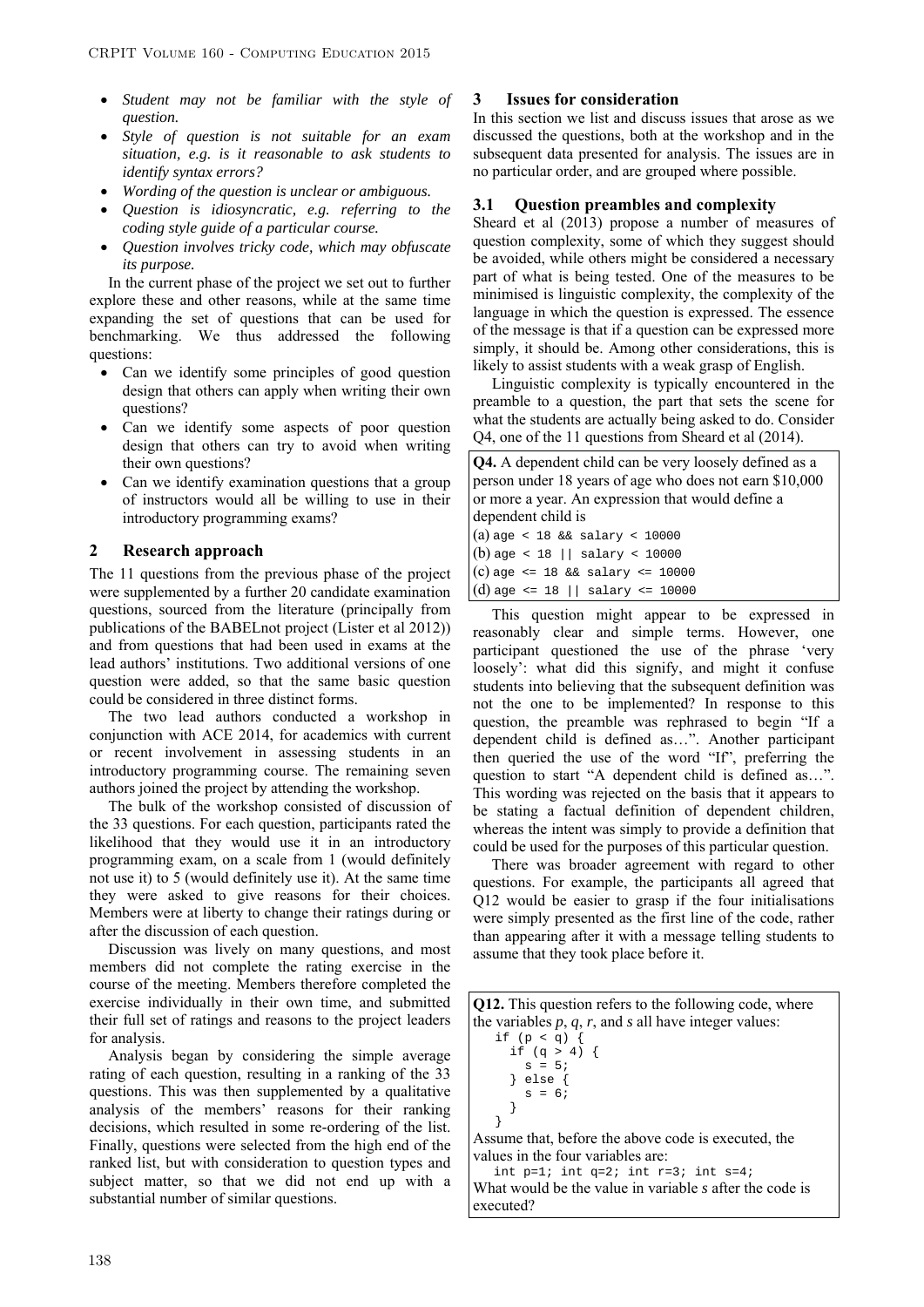**Q1.** It is an odd fact that the more people there are in a group, the less pizza each of them will eat. Using the following code, how many pizzas would you expect 10 people to eat?

| r - - r - - - - - - - - - |
|---------------------------|
| if people $< 5$ :         |
| $pizzas = people$         |
| elif people $< 10$ :      |
| pizzas = $3 *$ people / 4 |
| elif people $< 15$ :      |
| pizzas = $2 * people / 3$ |
| else:                     |
| $pizzas = people / 2$     |

Considerations of linguistic complexity lead to the issue of contextualising questions. Some examiners like to set their questions in some sort of real-world scenario, while others prefer to limit the question to explicit instructions as to what is required of the students. Consider Q1: one participant said of this question that "the first sentence is distracting and not relevant to what the code is asking about"; others expressed similar concerns. One said "if *people* should be initialised to 10, say so explicitly". There appear to be two schools of thought in this regard. One suggests that students should be given instructions solely about what is required, with no superfluous information; the other, that reading and understanding superfluous information is a necessary aspect of problem-solving, and can be legitimately included in programming questions. The participants in this study did not reach consensus on this question.

A related consideration is the explicitness of instruction. Another question mentioned in its preamble that the elements of an array were initialised. One participant wanted students to be told what the initial values were, although this was not relevant to what was subsequently being asked.

Another form of question complexity identified by Sheard et al (2013) is called 'external domain reference'. They noted that some questions refer to subject matter that might not be known to students in an introductory programming course, and they distinguished between cases where such knowledge is integral to the question and cases where it is incidental and can be overlooked. Q19 falls into the latter category, which Sheard et al call medium-level external domain reference. One participant remarked that the "Question requires some real-world knowledge about what payments and balances mean, which may make it difficult for some students". Others presumably felt that the question could be answered even by students lacking that knowledge.

**Q19.** What is the purpose or outcome of the following piece of code? for (int  $i=0$ ;  $i$ <payment.Length;  $i++$ )  $\{$  balance = balance + payment[i]; } (a) to add a payment to a balance (b) to count the payments

- (c) to add all payments except the last to the balance
- (d) to add all payments to the balance

## **3.2 Diagrams and examples**

In some questions, where it seems that a certain level of complexity is inescapable, diagrams and/or examples can be provided to help students understand the question. Q9

**Q9.** There are three integer variables, *rock*, *paper* and *scissors*, which have been initialised. Write code to swap the values in these variables around so that *rock* is given *paper*'s original value, *paper* is given *scissors*'s original value, and *scissors* is given *rock*'s original value. The following diagram illustrates the result of the swaps:



illustrates the point. However, any use of diagrams should be highly contingent on what notation has been used during the course. If students have seen similar diagrams used to explain variable assignment, this diagram would be acceptable; but the final exam is not the place to introduce a graphical notation that the students have not previously encountered.

Some participants noted in passing that they were not comfortable with the use of the word 'swap' to indicate movements among more than two items.

When examples are used instead of diagrams or in addition to diagrams, there is a concern that some students will take them as definitive. In Q24, for example, some students might assume that the array will have exactly four elements, and so might write four *if* statements rather than a single *if* statement within an appropriate loop; others might even assume that the code will only be given the array  $\{0, 2, 1, 3\}$ . One participant expressed concern about another question that described an array of unspecified length but gave as an example an array of length 11. But an example is necessarily a particular instance of a generalisation, so it would rarely be possible to provide an example that retains complete generality.

**Q24.** Suppose you had an array of integers called *mirrors*. Write code that would print out every element of that array that had the same value as its index position. For example, given the array  $\{0, 2, 1, 3\}$ , the code would print the values 0 and 3.

## **3.3 Material covered in course**

It is generally understood that an exam for an early-level course will not test concepts that were not covered in the course. This impacts on our study in that different introductory programming courses do not all cover the same material, even when they are taught using the same language. Questions that are reasonable in the context of one particular course might not be so reasonable in a range of courses at different institutions.

One example of this is the concept of integer division (as in Q1), which one participant describes as "a peculiarity of Java operators being overloaded rather than a core programming concept". It might be reasonable to test the students' knowledge of integer division in a course in which this concept was explicitly taught, but caution should be applied in deciding whether to incorporate the knowledge into questions in other courses.

In addressing our goal of finding a set of questions that can be used in multiple courses using different languages,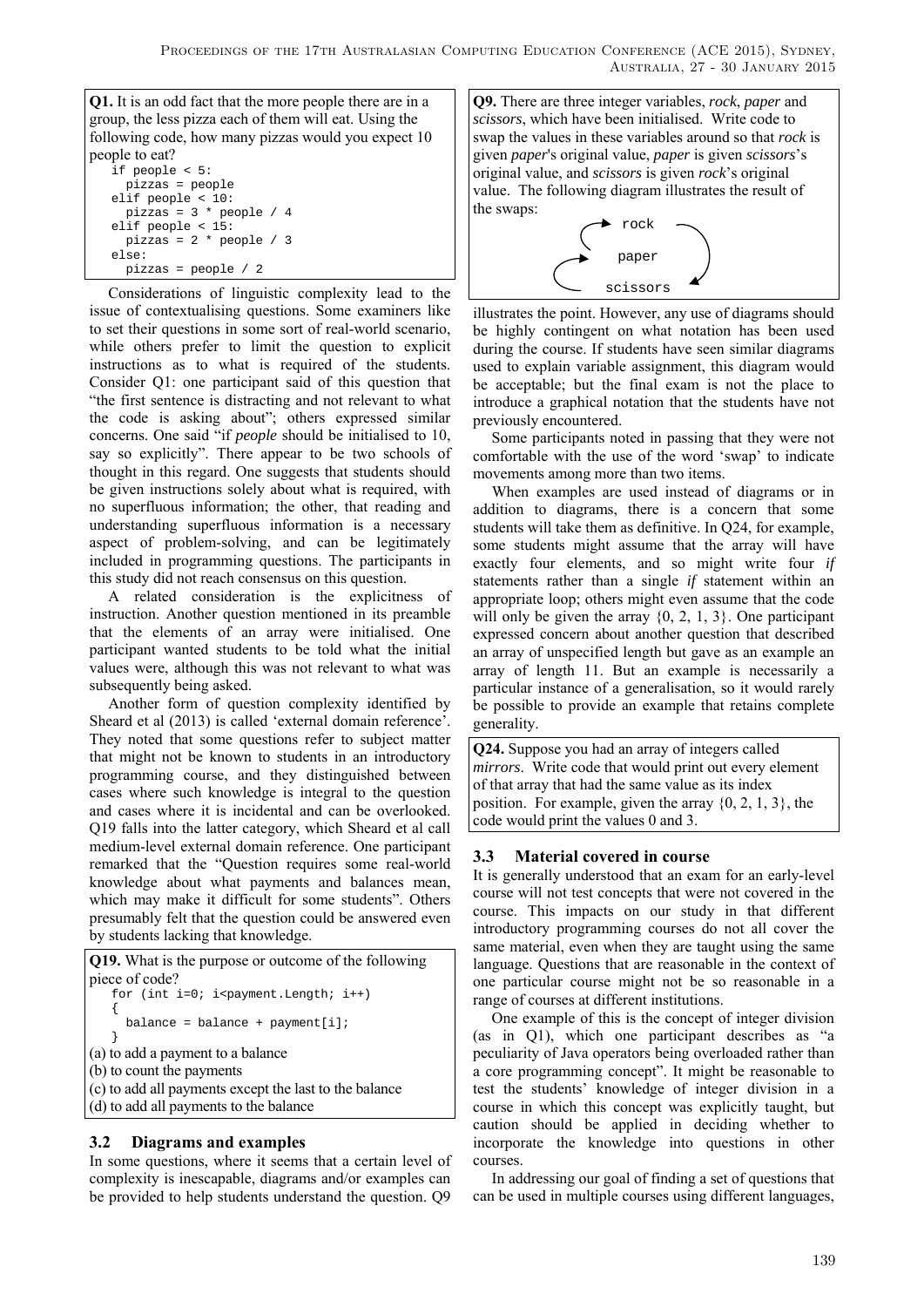we quickly decided that input and output must be regarded as off limits. One obvious reason for this is that different programming languages have very different ways of dealing with input and output. A less obvious reason is that different teaching approaches place different emphasis on input and output. For example, an objects-first approach using Java within the BlueJ environment (bluej.org) need not address I/O at all, as the approach focuses on method calls and their results. Similarly, the media computation approach of Guzdial and Ericson (2013) focuses on the input and output of image and sound files, and touches only briefly on keyboard input, many weeks into the course. A codetracing question with output statements would therefore be better replaced with an output-less version that asks what values certain variables will have when the code has executed.

Terminology will often differ between courses. Q24, in section 3.2, refers to the 'index position' of an array element. In some courses this might simply be called the index, while in others it might be the position. When adopting questions from other courses, great care must be taken to use the terminology that has been used in the target course.

A further consideration is the preparation that students have undergone during the semester. Some of the questions for our study were provided by a participant who gradually prepares the students for such questions with a series of graded exercises throughout the semester. It seems reasonable to expect that this participant's students would perform better on these questions than students who had not been offered the same preparation.

Finally, consideration should be given to any highlevel programming tasks that might be provided by the language being studied, and that might have been covered in the course. Simple array-processing tasks that might be tested in an exam include sorting the elements of an array, reversing the order of elements in an array, and finding the average of the elements in an array of numbers. These tasks become somewhat trivial in a language with inbuilt *sort*, *reverse*, and *average* methods. Even if students have not been taught these features, some might have come across them, and might shortcircuit the intention of the question by using them in their answers.

### **3.4 Variable names (and comments) in code**

When code is provided as part of an exam question, the author has three options with regard to the variable names: to make them meaningful, neutral, or 'antimeaningful' (explained below).

Most programming educators impress on their students the importance of using meaningful variable names, and most apply this practice in their own programming (although many seem not to accept that *temp* and *flag* are sadly lacking in meaning). However, meaningful names can lead students to understand code without having to study the code itself. In  $Q\infty$  – which was not part of our study – a student with poorly developed code-reading skills would probably be able to deduce the answer just by reading the variable names.

For examination purposes, therefore, some instructors choose to make the names – or at least those names that

| $Q\infty$ . What is the purpose or outcome of the following |
|-------------------------------------------------------------|
| piece of code?                                              |
| $totalHeight = 0$                                           |
| for person in range( $0$ , len( $height$ )):                |
| $totalHeight = totalHeight + height[person]$                |
| if totalHeight $\langle \rangle$ 0:                         |
| $avgHeight = totalHeight / len(height)$                     |
| else:                                                       |
| $avgHeight = 0$                                             |

might give away the answer – neutral. They might leave *person* and *height* there, to tell students that this is a list or array of people's heights, but replace *totalHeight* and *avgHeight* with, say, *value1* and *value2*.

A number of the code-tracing and code-explaining questions in our study included such neutral names. In one question, the code compares two arrays, returning the last index at which the element in the first array is less than the corresponding element in the second. In a similar question, the code counts the number of times the corresponding elements in the arrays are not equal. Several participants expressed concern that the arrays were called *number1* and *number2*, one suggesting that "it would be better with variable names that provided more meaningful context, for example, arrays of coffee consumed in the morning and the afternoon, and counting the number of days when there are unequal numbers of coffee consumed."

On this same point, consider Q12, in section 3.1. One participant wrote of this question "The responses to the question might be different if the variable names were less abstract and had more context. As academics we often abstract away the variable identifiers as being irrelevant to the question, but then ask students to write code that *does* use meaningful variable names, so our assessment is not well aligned with our expectations of practice. I would use this question with meaningful names." Complying with this expressed need for context might then raise another problem: this particular piece of code might have been written with no real-world context in mind. The variables might simply be numbers, not representing any particular quantities. Should the instructor nevertheless contrive some plausible context? Or is it in fact acceptable to ask students to reason about the code itself, without the additional information provided by meaningful variable names?

Instructors who do use neutral names should consider one further issue: are the different names in the code clear and distinct? During the presentation of a paper at ICER 2013 (Ahadi & Lister 2013) the presenter displayed a code-explaining question and asked why so many students answered it wrongly, and one member of the audience murmured "because they're dyslexic?" The code in the question used two variables, *p* and *q*, which are indeed readily confused by people with certain learning difficulties. The same applies to *b* and *d*. Similarly, the commonly used variable *i* is readily mistaken for the digit 1, which can have a serious impact on a student's understanding of a statement such as *count = count + i*. Instructors who are accustomed to reading and understanding code should take care to ensure that it is not open to misreadings of this sort.

As an aside, most instructors also urge their students to imbue their code with explanatory comments. The code provided for code-tracing and code-explaining questions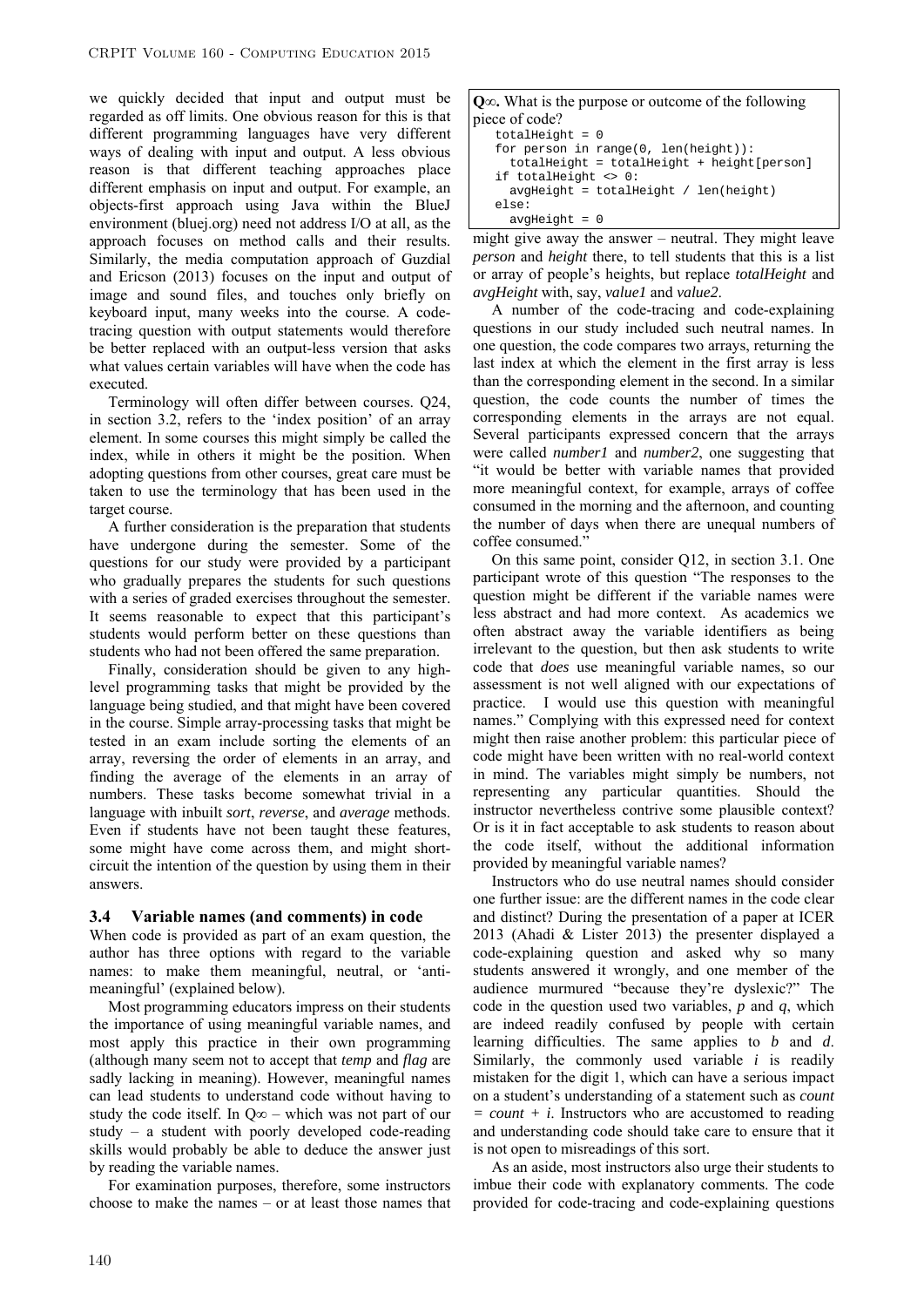tends to have few or no comments, and certainly does not have comments explaining what the code does. Because the code is therefore not of the standard we expect of our students, does this mean that we cannot ask our students to read and explain it?

Finally, in some of our questions the instructors had used what we might call 'anti-meaningful' names, names that have a meaning, but a meaning that appears unrelated to the purpose of the code, and that might therefore mislead students. Instead of a neutral name such as *number1*, an array might be called *fantasy*. Another example is the name *mirrors* in Q24 (section 3.2). The participant who had contributed this question explained that the code was finding array elements that reflect or mirror their indexes. Nevertheless, other participants found the reference a little obscure, suggesting for example that the name *mirrors* might confuse students into thinking about mirror-images of variables, whatever that might mean. In general, it was clear that most of the participants disliked the use of anti-meaningful names.

## **3.5 Avoidable obfuscation**

All computer code has some inherent complexity. However, any task can be coded in different ways that evince different levels of complexity. Is it reasonable to knowingly express the code in a more complex form to test the students' ability to deal with such a form? Q3 provides a simple illustration of this point.

**Q3.** What will be the value assigned to the variable *x* as a result of the following statement? int  $x = 10+56$  /  $5+3$  % 12; (a) 13 (b) 11 (c) 24 (d) 10 (e) Generates RunTimeException

The justification for this question was that students had been warned to take care with operator precedence, and that this was a reasonable way to test whether they were doing so. Nevertheless, most participants said that they would use this question only if the spacing were uniform throughout the expression.

Obfuscation can also be unintentional. One example of this is the discontinuity of the code in Q12 (section 3.1); another is the perhaps unthinking use of unnecessary code. In general, participants felt that Q6 tested nothing that would not be tested by a shorter code snippet.

Another question asked students to write a loop to print all the numbers between *p* and *q*, inclusive, that are divisible by *N*. Some code provided to scaffold the question included declarations of *p*, *q*, and *N*, declaration

| <b>Q6.</b> What will be printed when the following code is |
|------------------------------------------------------------|
| executed?                                                  |
| $a = 7$                                                    |
| $h = 3$                                                    |
| $c = 2$                                                    |
| $d = 4$                                                    |
| $e = a$                                                    |
| $a = b$                                                    |
| $b = e$                                                    |
| $e = c$                                                    |
| $c = d$                                                    |
| $d = e$                                                    |
| print a, b, c, d, e                                        |

of a scanner, and prompt-input sequences for *p*, *q*, and *N*. The general feeling among participants was that it would be better simply to tell students that the variables had been appropriately initialised, rather than giving them unnecessary input/output code to read.

Another form of obfuscation, or tricky code, is code that looks very like something the students have been taught to use and recognise, but with a subtle twist. The last three lines of Q5 look like the standard threestatement swap, but are in the wrong order, and give the same value to each variable.

| <b>Q5.</b> What values will the variables $a, b$ , and c have after |
|---------------------------------------------------------------------|
| the following code has been executed?                               |
| int $a = 23$                                                        |
| int $h = 11i$                                                       |
| int $c = 61$                                                        |
| $a = bi$                                                            |
| $c = ai$                                                            |
| $b = ci$                                                            |

We tend to value students who can form an overview of a piece of code without examining it in detail, but this question has the potential to lure these students into a wrong answer, giving the advantage to the struggling but systematic student who needs to work through the code in detail. All of the participants said that they would be willing to use this question, although some proposed that the problem could be overcome by explicitly asking students to trace the code. However, it was considered preferable to test students' tracing abilities with code that is not so easily mistaken for a recognised algorithm.

## **3.6 A mix of difficulties**

Analysing 20 introductory programming exams from ten institutions in five countries, Simon et al (2012) rated the difficulty of every question as low, medium, or high. While three of the exams they studied had no questions of high difficulty, over the 20 exams, nearly a quarter of the questions were rated at the high difficulty level. Examiners clearly believe it appropriate to include a mix of easy, medium, and hard questions in an exam.

Nevertheless, there are some questions in our study that the participants deemed too difficult. One of these was Q2, Soloway's rainfall problem (Soloway 1986), in what appears to be close to its original formulation.

**Q2.** Read in integers that represent daily rainfall, and print out the average daily rainfall; if the input value of rainfall is less than zero, prompt the user for a new rainfall.

Participants were unanimous that this question was too open, ambiguous, and poorly specified. Some felt that it might be suitable for a practical programming test, but none thought it suitable for a written exam.

Q28, on the other hand, was considered to be difficult but usable. None of the participants expressed concern about the assumption that left represents the lower indexes of the array and right represents the upper indexes – an assumption that is supported by the diagram. The general response was approval (especially when the explicit '5' was removed from the first sentence). The participants liked this question, at the same time acknowledging that this was one of the most difficult questions in the set. That is, they tended to agree with the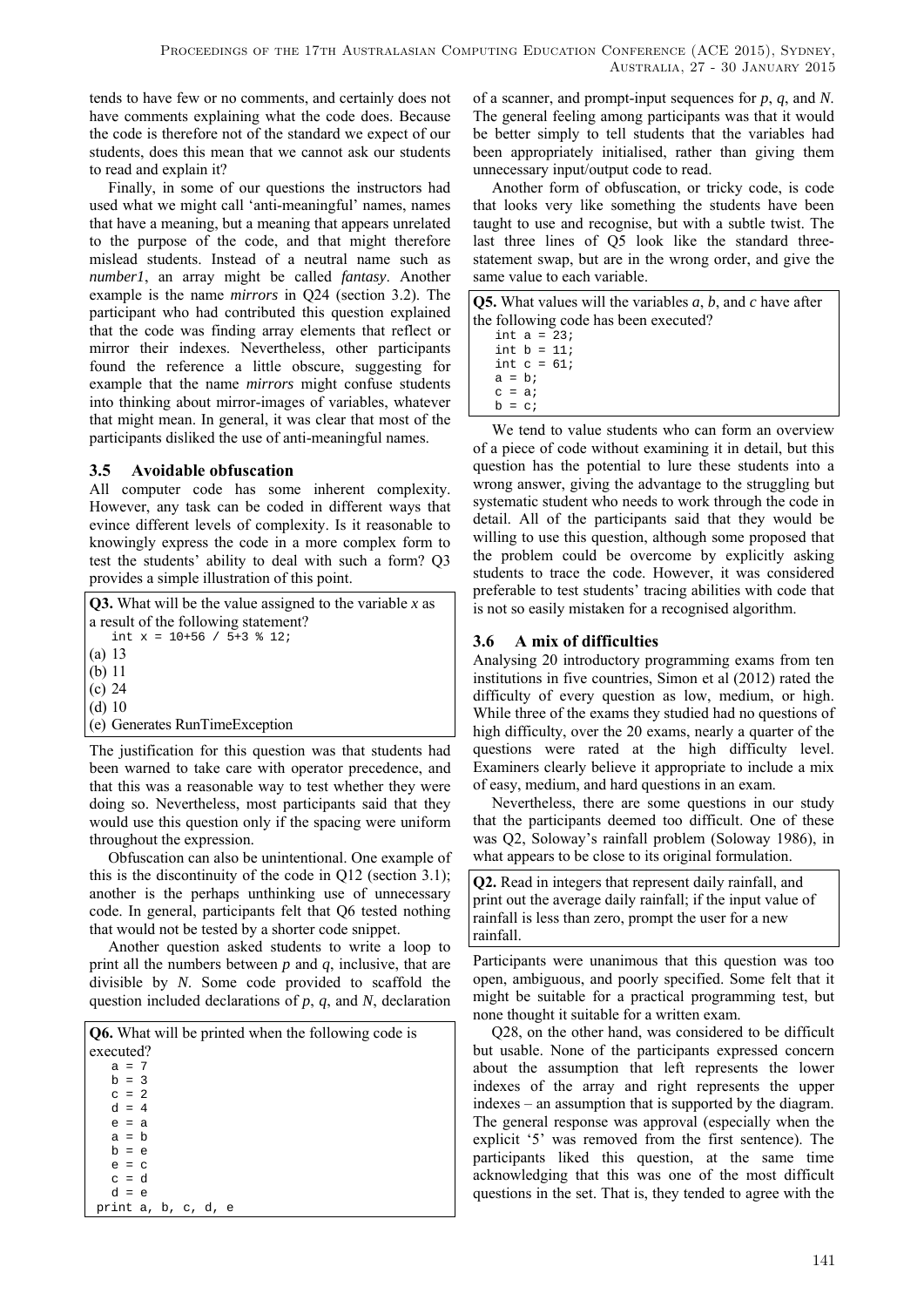**Q28.** The purpose of the code below is to take an array of numbers (values) containing 5 integers and move all elements of the array one place to the left, with the leftmost element moving to the rightmost position.

```
temp = values[0];for (int i=0; i<values.Length-1; i++)
    values[i] = values[i+1];
 values[values.Length – 1] = temp;
```
For example, if *values* initially has the value [1, 2, 3, 4, 5], then after the code has executed, it would contain [2, 3, 4, 5, 1]. If we were to show the effect of moving all the elements of an array in this way in a diagram, it would look something like this:



Write code that does the opposite of the original block of code above. That is, write code to move all elements of the array values one place to the *right*, with the *rightmost* element being moved to the *leftmost* position.

unspoken notion that an exam should include a mix of easy, medium, and hard questions, and that this question could be one of the last group. Nevertheless, in a subsequent project to use the selected questions in a number of final exams, one instructor decided that the improved version of this question was too difficult and could not be used. It is not clear whether the question was considered too hard even to be one of the exam's more difficult questions, or whether that instructor chooses not to include any difficult questions in exams.

#### **3.7 Form of the question**

Most of the exams studied by Sheard et al (2013) included a mix of multiple-choice, short-answer, and code-writing questions, and our question set included examples of all three types.

One issue that does not yet seem to have been addressed in the literature is whether different forms of the same question are equivalent. Our study explicitly addressed this question by including three different forms of the same question, Q29.

Most participants liked the code-writing form of the question, Q29a, with the qualification that some courses might prefer the word 'position' to 'index'.

Q29b, filling in the blanks, was regarded much less favourably. One participant saw it as a trick question that encouraged the students to copy code directly from the first listing to the second, especially as it omits the description of the difference, that is, that the first piece remembers the element while the second should

```
Q29a. The following piece of code sets answer to the 
smallest element of the integer array num. int best = num[0];
   for (int i=1; i < num.length; i++)\{if (num[i] < best) best = num[i];
 } 
   answer = best; 
This code works by remembering, in best, the value of the
```
smallest element met so far as it works through the array. Write a piece of code that achieves exactly the same outcome, setting *answer* to the smallest element of *num*, but by remembering *the index of* the smallest element met so far.

remember the index. Another participant felt that this version was an improvement, removing the potentially confusing wording. A third simply said that students would be horribly confused by this question, while a fourth thought that it might be better as a Parsons problem (Parsons & Haden 2006) – presumably the variant in which multiple options are available for each line of code, as otherwise it could be solved trivially by comparison with the preceding listing.

```
Q29b. The following piece of code sets answer to the 
smallest element of the integer array num. int smallest = num[0]; 
    for (int i=1; i < num.length; i++) { 
        if (num[i] < smallest) 
\left\{ \begin{array}{c} \end{array} \right\}\begin{cases} \texttt{smallest} = \texttt{num[i];} \\ \end{cases} } 
     } 
    answer = smallest;
```
Complete the code in the boxes below so that it also sets *answer* to the smallest element of *num*. Note that the sixth line is different in the two listings.

```
int where = \boxed{\qquad};
              for (int i=0; i < num.Length; i++) 
              { 
                          if num[i] < \lfloor{ \nabla \cdot \nabla \cdot \nabla \cdot \nabla \cdot \nabla \cdot \nabla \cdot \nabla \cdot \nabla \cdot \nabla \cdot \nabla \cdot \nabla \cdot \nabla \cdot \nabla \cdot \nabla \cdot \nabla \cdot \nabla \cdot \nabla \cdot \nabla \cdot \nabla \cdot \nabla \cdot \nabla \cdot \nabla \cdot \nabla \cdot \nabla \cdot \nabla \cdot \nabla \cdot \nabla \cdot \nabla \cdot \nabla \cdot \nabla \cdot \nabla \cdot \nabla \cdot \nabla \cdot \nabla \cdot \nabla \cdot \nabla \cdot \nabwhere = i; // Note difference
 } 
              } 
             answer = \lfloor
```
**Q29c.** The following piece of code sets *answer* to the smallest element of the integer array *num*.

```
int best = num[0];for (int i=1; i < num.length; i++)\{if (num[i] < best) best = num[i]; }
```

```
answer = best;
```
Which of the following pieces of code does exactly the same thing, that is, sets *answer* to the smallest element of *num*?

```
(a) int best = 0;
   for (int i=1; i < num.length; i++)\{ if (num[i] < num[best]) best = i; 
 } 
   answer = num[best];(b) int best = 0;
   for (int i=1; i < num.length; i++)\{ if (num[i] < num[best]) best = num[i]; 
 } 
   answer = num[best];(c) int best = 0;
   for (int i=1; i < num.length; i++)\{ if (num[i] < num[best]) best = i; 
 } 
  answer = best;(d) int best = num[0];
   for (int i=1; i < num.length; i++) { 
      if (num[i] < num[best]) best = i; 
 }
```
answer = num[best];

```
142
```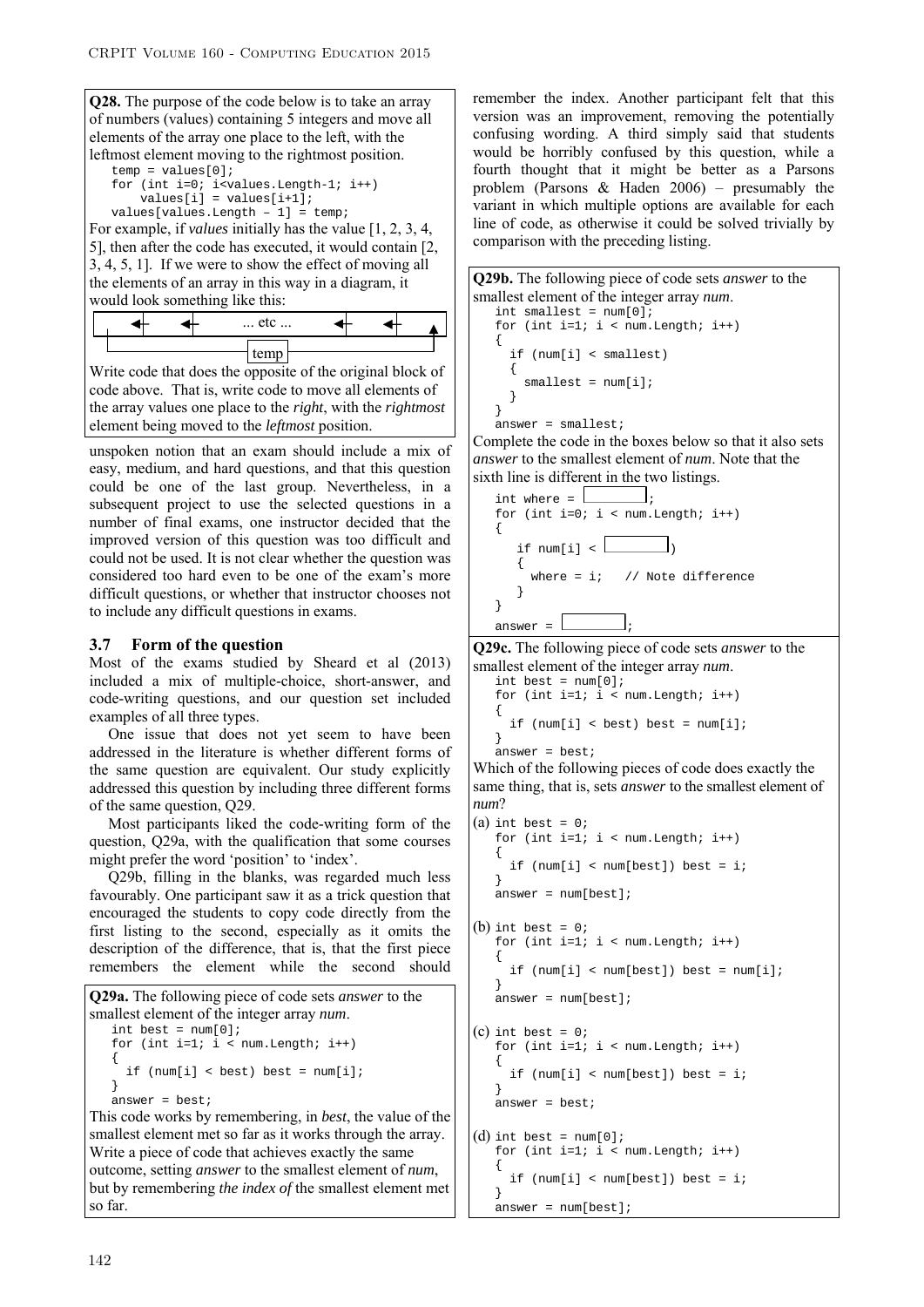The multiple-choice version, Q29c, was seen by one participant as the best of the options. On the other hand, three believed that it would be too easy to find the answer by strategic guessing or reverse engineering as opposed to reading and understanding the four different pieces of code. It remains an open question whether the strategic guessing or reverse engineering would require students to reason in a similar way as they would if reading and understanding the code pieces, in which case there might not be a problem.

In addition to asking whether participants would use each version of this question in their exams, we asked whether they thought that the three versions were the same, and why.

Nobody thought that they were the same. One participant thought they were equivalent, "essentially but not exactly" the same, and some noted that they were testing the same thing in different ways. Others, however, felt the versions to be quite different as they test different skills: code writing, scaffolded code writing, and code tracing. Most participants thought the multiple-choice version to be the easiest, but one thought that the purecode writing version was easiest, and two favoured the scaffolded code-writing version.

## **3.8 Multiple-choice questions**

Multiple-choice questions have been the subject of much discussion in the literature, essentially addressing the question of whether they are a legitimate form of assessment. There are guides to writing good MCQs (Hansen 1997, Isaacs 1994), a number of papers proposing how MCQs can be validly used in computing assessment (Lister 2005, Roberts 2006, Woodford & Bancroft 2005), but at least one survey showing that many instructors remain highly suspicious of this question form (Shuhidan et al 2010).

Some participants in our study echoed this suspicion. Of the 33 questions in the study, 11 were presented in the multiple-choice form, and all but three of those drew suggestions that the answers would be too easy to guess. requirements to add further distractors, or both. Some participants who normally use MCQs in their exams expressed no such concerns, but this form of question is clearly still worrying to many instructors.

## **3.9 Code-explaining questions**

A number of the questions in this study ask students to explain the purpose or outcome of a given piece of code.

```
Q14. Consider the following block of code, where 
variables a, b, and c each store integer values: 
   if (a > b) { 
      if (b > c) {
           Console.WriteLine(c); 
       } else { 
           Console.WriteLine(b); 
 } 
   } else if (a > c) {
       Console.WriteLine(c); 
    } else { 
       Console.WriteLine(a); 
    }
```
In one sentence, describe the purpose of the above code (i.e. the if/else if/else block). Do NOT give a line-by-line description of what the code does. Instead, tell us the purpose of the code.

Q19 in section 3.1 and the hypothetical Q∞ in section 3.4 are examples; Q14 is another.

Code-explaining questions were brought into wide use by the BRACElet project (Whalley et al 2006), to test the notion that perhaps students should be able to read code before they can be expected to write code. That project consistently found that introductory programming students had great difficulty deducing the purpose of small pieces of code (Sheard et al 2008, Teague & Lister 2014), even if the questions were presented in multiplechoice form (Simon & Snowdon 2011).

The greatest concern expressed by participants about these questions is their use of non-meaningful variable names. However, as discussed in section 3.4, it would be difficult to provide meaningful variable names without giving away the purpose of the code. Therefore it would seem that neutral variable names might be an unavoidable cost associated with using questions of this type.

With code-explaining questions, as with other questions, it is important to avoid obfuscation. The point can be illustrated with Q14. A knowledgeable programmer might respond that the code prints the smallest value of the variables *a*, *b*, and *c*. Others, however, might wonder how to describe what will happen if two or three of the variables are equal. Would that notion of 'smallest' then strictly apply, and if not, how should they describe which of the equal variables would have its value printed? It is unlikely that these questions were considered by the question's author, yet they have the potential to seriously confuse some students.

Is there, then, any point in setting code-explaining questions? Many appear to think so, and the participants in this study certainly expressed general approval of some of the code-explaining questions provided.

One point that was clearly made by the BRACElet project is that students are less likely to do well on codeexplaining questions if they are not familiar with this question type. A final examination is seldom the best place to introduce students to a type of question they have not seen before. Instructors deciding to introduce codeexplaining questions to their exams should certainly give students ample prior practice with this type of question.

## **4 Results: ten questions for broad use**

On a scale from 1 (would definitely not use) to 5 (would definitely use), the 33 questions were accorded average ratings ranging from 2.9 (Q2, discussed in section 3.6) to 4.9 (Q5, discussed in section 3.5). Fourteen of the questions, nearly half of them, rated at 4 or above, and only five rated below 3.5.

When participants ranked a question less than 5, their comments sometimes made it clear that they would be happy to use the question with suitable amendments.

We selected ten questions, working from the highestranked, so as to produce a mix of question styles and topics. The lowest-ranked question that we selected had an average of 3.6, but was substantially altered (for example, changing it from multiple-choice to shortanswer type) to address some of the concerns expressed; the question would therefore have rated more highly if it had been presented in this altered form. All of the other questions chosen had average ratings of 3.9 or higher.

All ten questions are presented in the appendix.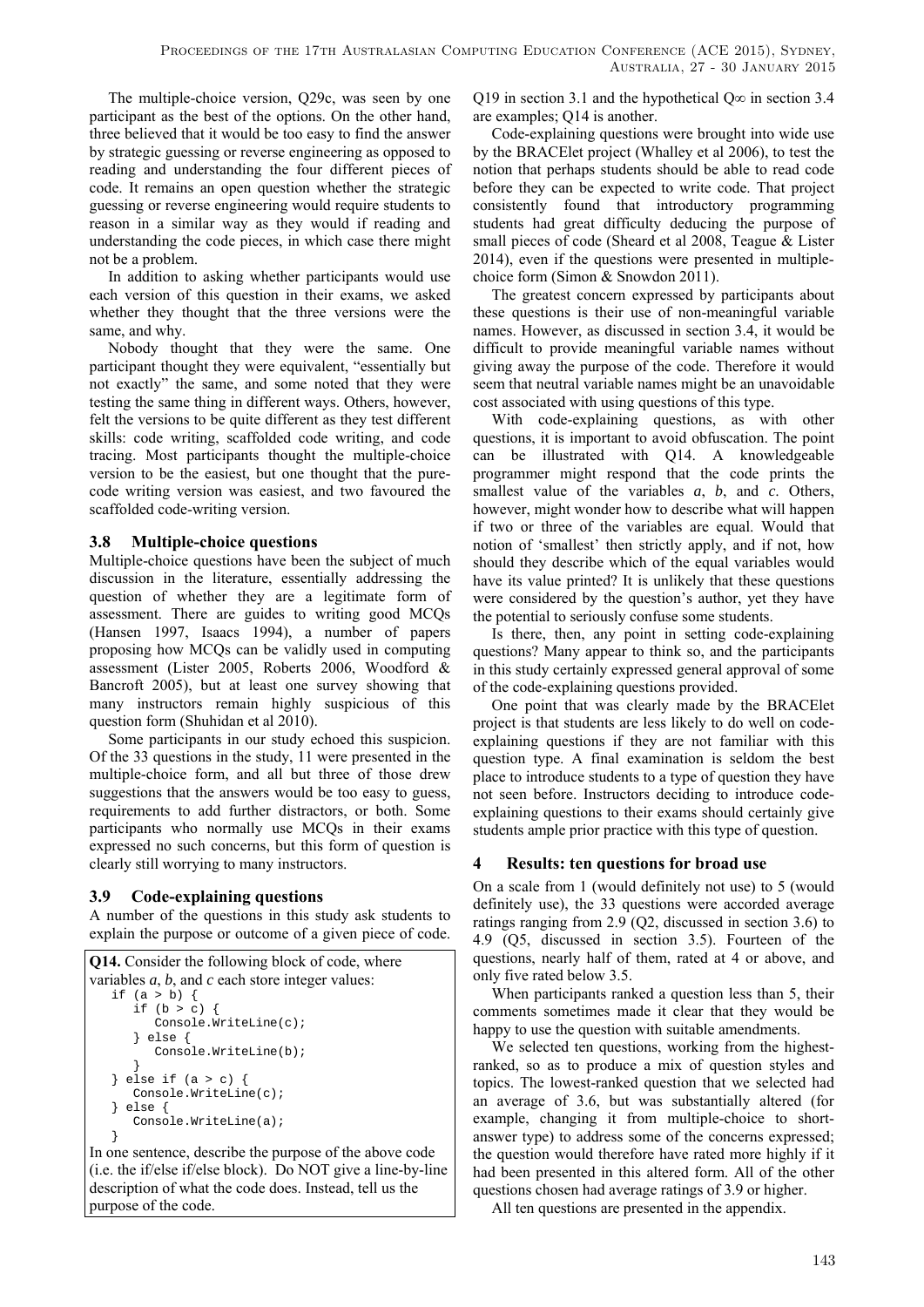## **5 Results: how (not) to write an introductory programming exam**

The ratings given to the various questions in our study, and the discussion on whether the participants would use each question, lead to a set of guidelines that can be used when writing an exam. The guidelines can be used as a set of positive recommendations, or used in their converse forms as a set of practices to be avoided. Some of these guidelines are already well known, but we believe that there is value in presenting them here as a  $full$  set.

- **Keep questions as simple as possible.** Unless you are deliberately making a question complex to test your students' skills in gathering requirements and solving problems, simplify question preambles as much as you possibly can. Then check them to see if you can simplify them still further. Finally, have some colleagues check them, to be sure that they interpret them the same way you do. Include questions in a range of difficulty levels, but be sure that the difficulty of a question is germane, deriving from the inherent difficulty of the task to be performed, not from difficulty in understanding what that task might be.
- **Consider not contextualising questions.** If it is your preference to provide a little real-world (or pretendworld) context for your exam questions, consider whether that context might in fact tend to confuse or mislead students. If it might, consider removing the context so that students will focus on the question you are actually asking.
- **Use diagrams and examples to help students understand the question.** This comes back to the question of what is germane. If it is your goal to see whether students can answer the question, do everything you can, within reason, to ensure that the students understand what the question is. If a diagram or example seems more likely to help students than to further confuse them, provide one. A diagram is far less likely to confuse students if they have seen a number of similar diagrams during the course.
- **Ensure that students are familiar with the types of question used.** It is good to consider adding new question types to an exam, but it might be unfair on the students if the exam is the first place that they see questions of this type. Try to ensure that they have prior exposure to each type of question used in the exam.
- **When providing code as part of a question, write it as you have taught the students to write.** If you have spent a semester trying to teach the students to use good programming style, do not present them with code written in poor style. The exception to this is that neutral variable names should be used if meaningful variable names would give away the answer in a codeexplaining or code-tracing question.
- **Avoid variable names that are easily confused with one another or with other symbols.** Consider the ease of confusing *p* and *q*, *b* and *d*, *i* and 1, *l* and 1, *O* and 0; wherever possible, avoid using these singleletter variable names.
- **Eschew obfuscation.** Do not deliberately complicate code. Your exam should determine who can read and understand well-written code – not who can unscramble code that has been written poorly. That skill might be better left for a course on code maintenance.
- **Include questions of a range of difficulties.** Have some easy questions, some moderate questions, and some difficult questions. Easy questions give almost all students a chance to show that they know something about what was taught. Difficult questions, preferably not weighted too heavily, help to distinguish the best students from the rest of the class.
- **Consider including some multiple-choice questions.** It really is possible to write MCQs that test skills other than memory recall, and that distinguish well between the poor students and the good students. They are definitely easier to mark than written-answer questions. And while bright students might be able to deduce the answers by some form of elimination, these are the students who don't need to do so, because they can answer the questions in the way that was intended. Despite the concerns of some of our participants, many students do select wrong answers to MCQs.
- **Consider including some code-reading questions.** Do not assume that your students can read and understand code simply because in a code-writing question they can cobble together an approximation to the answer you were expecting. Be prepared to explicitly test their code comprehension skills.
- **Include questions of different forms.** Be aware of the many different types of question that can be used in an exam, and consider which question type is best suited to each question you intend to ask. Be aware that the same question in different forms is likely to be testing different skills, and choose the form that tests the skills you wish to assess.

### **6 Conclusions**

We set out to answer three questions. Our results show that all three questions can be answered in the affirmative.

Can we identify some principles of good question design that others can apply in writing their own questions? Can we identify some aspects of poor question design that others can try to avoid when writing their own questions? We can and we have. The guidelines in section 5 should be useful to anyone writing an exam, not just in introductory programming but in programming at any level, though of course matters such as question difficulty will need to be adjusted for higher-level courses. Some of the guidelines extend beyond programming, and apply to exam writing in general.

Can we identify examination questions that a group of instructors would all be willing to use in their introductory programming exams? We can and we have. The questions provided in the appendix have been selected on the basis of evaluation by nine academics involved with the assessment of introductory programming courses.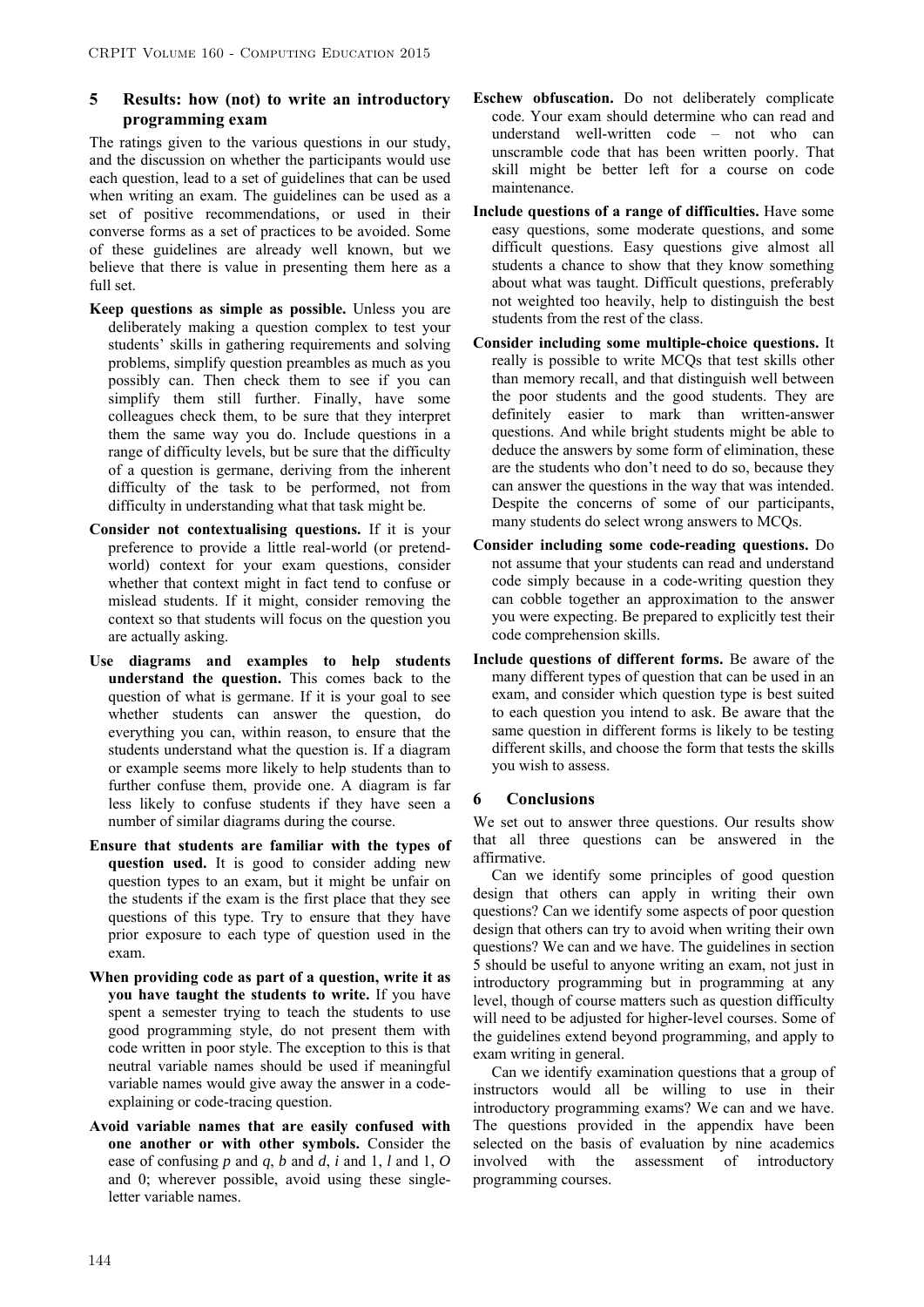We invite others to include the questions in their own exams, and to either join us in publishing the results, or simply to compare their own students' performance with the benchmark results that we expect to publish. The versions in the appendix are all written in Java, but the project leaders can supply versions of the same questions in C, C#, Visual Basic, Python, and TouchDevelop, and are willing to work on versions for other suitable languages if required. However, we hope it is clear that the questions are not suited to all programming languages, and in particular that they are unlikely to be usable in courses that teach using a functional language and approach.

## **7 References**

- Ahadi, A., and Lister, R. (2013). Geek Genes, Prior Knowledge, Stumbling Points and Learning Edge Momentum: Parts of the One Elephant? Ninth International Computing Education Research workshop (ICER 2013), 123-128.
- Guzdial, M.J. and Ericson, B. (2013). Introduction to Programming and Computing in Python: a Multimedia Approach, 3rd edition, Pearson Education Inc.
- Hansen, J.D. and Dexter, L. (1997). Quality multiplechoice test questions: item-writing guidelines and an analysis of auditing testbanks. Journal of Education for Business 73(2):94-97.
- Isaacs, G. (1994). Multiple choice testing. HERDSA Green Guide No 16. Higher Education Research and Development Society of Australasia Inc, Campbelltown, Australia.
- Lister, R. (2005). One small step toward a culture of peer review and multi-institutional sharing of educational resources: a multiple choice exam for first semester programming students. Seventh Australasian Computing Education Conference (ACE2005), 155- 164.
- Lister, R., Corney, M., Curran, J., D'Souza, D., Fidge, C., Gluga, R., Hamilton, M., Harland, J., Hogan, J., Kay, J., Murphy, T., Roggenkamp, M., Sheard, J., Simon, and Teague, D. (2012). Toward a shared understanding of competency in programming: An invitation to the BABELnot project. 14th Australasian Computing Education Conference (ACE 2012), 53- 60.
- McCracken, M., Almstrum, V., Diaz, D., Guzdial, M., Hagan, D., Ben-David Kolikant, Y., Laxer, C., Thomas, L., Utting, I., and Wilusz, T. (2001). A multi-national, multi-institutional study assessment of programming skills of first-year CS students. SIGCSE Bulletin, 33(4):125-140.
- Parsons, D. and Haden, P. (2006). Parson's programmimg puzzles: a fun and effective learning tool for first programming courses. Eighth Australasian Computing Education Conference (ACE 2006), 157-163
- Petersen, A., Craig, M., and Zingaro, D. (2011). Reviewing CS1 exam question content. 42nd ACM Technical Symposium on Computer Science Education (SIGCSE 2011), Dallas, Texas, USA.
- Roberts, Tim (2006). The use of multiple choice tests for formative and summative assessment. Eighth Australasian Computing Education Conference (ACE2006), 175-180.
- Sheard, J., Carbone, A., Lister, R., Simon, B., Thompson, E., and Whalleyt, J. (2008). Going SOLO to assess novice programmers. 13th Conference on Innovation and Technology on Computer Science Education (ITiCSE 2008), 209-213.
- Sheard, J., Simon, Carbone, A., Chinn, D., Clear, T., Corney, M., D'Souza, D., Fenwick, J., Harland, J., Laakso, M.-J., and Teague, D. (2013): How difficult are exams? A framework for assessing the complexity of introductory programming exams. 15th Australasian Computing Education Conference (ACE 2013), 145-154.
- Sheard, J., Simon, Dermoudy, J., D'Souza, D., Hu, M., and Parson, D. (2014). Benchmarking a set of exam questions for introductory programming. 16th Australasian Computing Education Conference (ACE 2014), 113-121.
- Shuhidan, S., Hamilton, M., and D'Souza, D. (2010). Instructor perspectives of multiple-choice questions in summative assessment for novice programmers. Computer Science Education 20(3):229-259.
- Simon, Sheard, J., Carbone, A., Chinn, D., Laakso, M.-J., Clear, T., de Raadt, M., D'Souza, D., Lister, R., Philpott, A., Skene, J., and Warburton, G. (2012). Introductory programming: examining the exams. 14th Australasian Computing Education Conference (ACE 2012), 61-70.
- Simon and Snowdon, S. (2011). Explaining program code: giving students the answer helps – but only just. Seventh International Computing Education Research Workshop (ICER 2011), 93-99.
- Simon, B., Clancy, M., McCartney, R., Morrison, B., Richards, B., and Sanders, K. (2010). Making sense of data structures exams. Sixth International Computing Education Research workshop (ICER 2010), 97-105.
- Soloway, E. (1986). Learning to program = learning to construct mechanisms and explanations. Communications of the ACM, 29(9), 850-858.
- Teague, D. and Lister, R. (2014). Blinded by their Plight: Tracing and the Preoperational Programmer. 25th Psychology of Programming Interest Group Annual Conference (PPIG 2014).
- Traynor, D., Bergin, S., and Gibson, J.P. (2006). Automated assessment in CS1. Eighth Australasian Computing Education Conference (ACE 2006), 223- 228.
- Whalley, J., Lister, R., Thompson, E., Clear, T., Robbins, P., Kumar, P.K.A., and Prasad, C. (2006). An Australasian study of reading and comprehension skills in novice programmers, using the Bloom and SOLO taxonomies. Eighth Australasian Computing Education Conference (ACE 2006), 243-252.
- Woodford, K. and Bancroft, P (2005). Multiple choice questions not considered harmful. Seventh Australasian Computing Education Conference (ACE2005), 109-115.